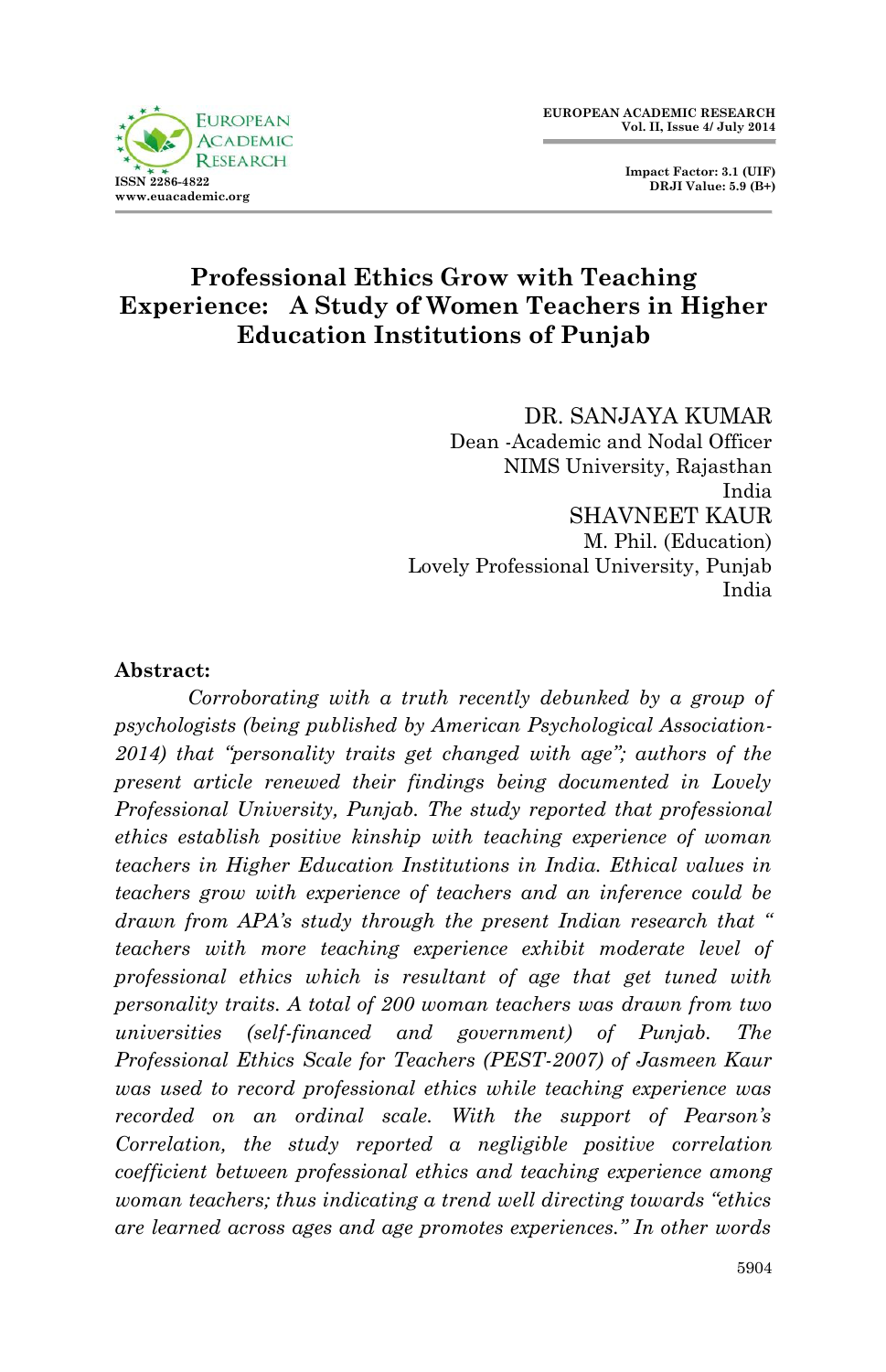*it may also be interpreted that "ethics come with experiences". Moreover, how and when teachers in general in Higher Education Institutions employ unethical means—have always been a mystery.*

**Key words:** Professional Ethics, Women Teachers, Higher Education Institutions

# **Introduction**

Across globe, academe who keep keen interest in innovations and have sufficient passion for research do agree that they have two prime purposes for designing/conducting/disseminating a piece of research—(1) extension of existing knowledge, and (2) searching for solutions to problem(s) that is/are concurrently seizing progress. Towards beginning of the new millennium, educationists have prioritized the impact factor of research and innovations cutting across all disciplines (minor, major). Though impact factor is attributed to a large number of factors, multidisciplinary approach is one of the single most factor that accounts for the highest (drawn from the analysis of researches being reported by Indian Scholars in the First Volume of Multidisciplinary Research Journal of EAR). Studying problems with conventional forms of methodologies (strictly confined to one or two disciplines) could yield no better impact because of its kinship with a wide range of disciplines being ignored.

**EUROPEAN ACADEMIC RESEARCH - Vol. II, Issue 4 / July 2014** Keeping the significance of multidisciplinary approach in backdrop, authors of the present article tried to examine an issue that disintegrates academe world over and has become cancerous for the entire human race. Reported (in leading national Newspapers of India)atrocities on girl students by male staff( including academic and administrative) in higher education institutions(colleges/universities) in the last 20th Century is sufficient to conclude that "male supremacy is prevailing in society irrespective of locale and educational status— patriarchal psyche is critical to both genders and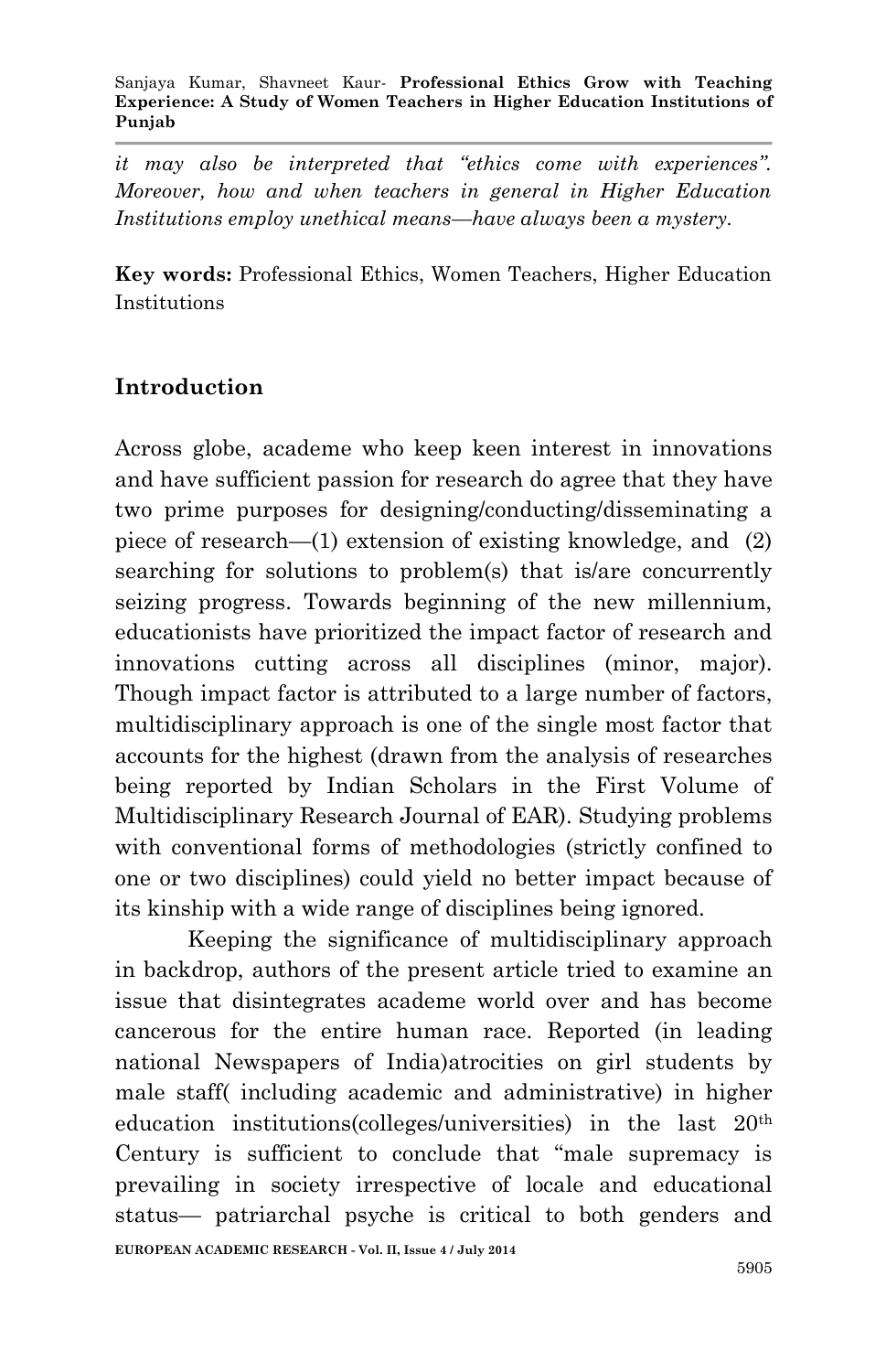#### Sanjaya Kumar, Shavneet Kaur*-* **Professional Ethics Grow with Teaching Experience: A Study of Women Teachers in Higher Education Institutions of Punjab**

cardinal to inter-relationship between male and female in family form which is the primary to any community, society, and nation at large. " And "since more male teachers are involved in teaching and research in higher education institutions, girl students feel less confident and fail to draw adequate academic support and often become victims of atrocities", "young male faculty are frequently inclined to be less ethical because of inadequate knowledge on gender sensitivity", "often senior most (>40 years) male faculty get married to their own girl students." However, academe had ever tried to understand professional ethics of either male or female teachers (of Higher Education Institutions) might be having significant relationship with teaching experience. Since age brings experiences and experiences promote professional growth through ethics—a precision being articulated by both authors was recently verified through American Psychological Association (APA) in 2014 that "personality traits get changed with age". Both authors have tried to extend above cited thesis (of APA, 2014) by explaining that "age may be chronological or mental, while chronological age is autonomous and biological in nature, mental age is the resultant of life based learning and practice related experiences". Therefore, initial proposal for studying professional ethics among male teachers was rejected because second author (being a lady) found it little difficult to collect evidences from male teachers. Eventually, the study comes out as final was targeted towards examining professional ethics growth pattern in relation to professional growth and teaching experience of woman teachers in Higher Education Institutions. The present article is a part and parcel of the study being documented by the Lovely Professional University (Punjab), India.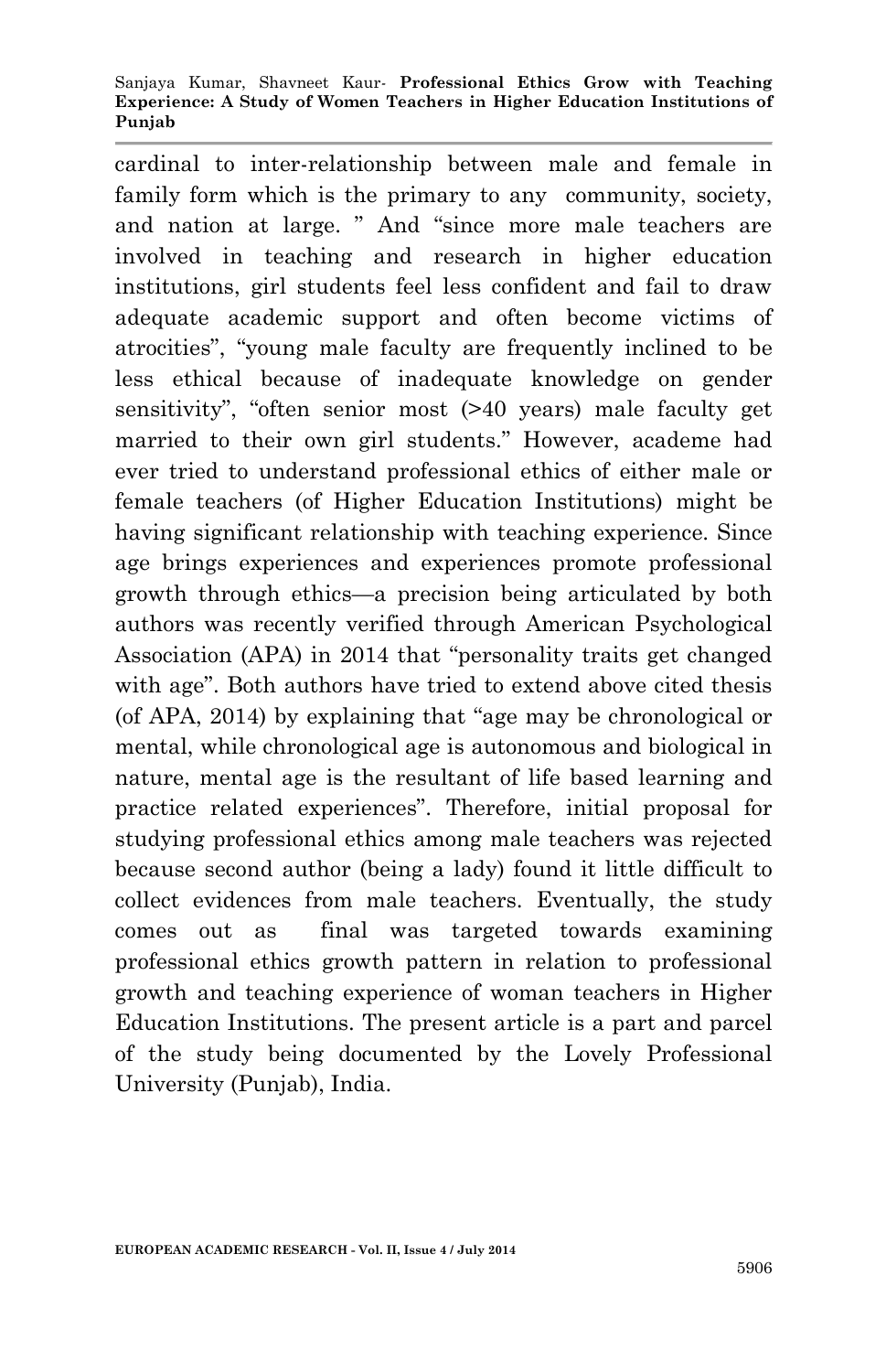## **Why professional ethics matter most in Higher Education Institutions?**

The highest apex level organization on higher education in our country—University Grants Commission(UGC) mentions that "higher education has to produce leaders of society and economy in all areas of manifold activities with a commitment to the ideals of patriotism, democracy, secularism, socialism and peace, and the principles enunciated in the preamble of our Constitution" ( UGC,1989).

Ethics are primarily laws related to morality, code of conduct and behavior, sets of defined norms in maintaining healthy and congenial environment to ensure at par productivity in higher education sector. Higher education, by and large, is managed by administrative, academic, technical and supporting staff. Though professional ethics are quite similar to all human resources, yet they vary in terms practice from institutions to institutions. Such heterogeneity trend continues across borders of nations and societies. It is only because ethics in general and professional ethics in particular are framed by societal and individual norms. Though societal and individual norms are constant and absolute, in practice a wide disparity is noticed; and it is somewhere individual norms dominate societal norms and vice versa. Why such disparity is prevailing—has neither been studied nor explained in at least post modern era, and a little amount of literature available on it could hardly enable researchers to draw any scientific conclusions. Since education is a sub-system of societal system, educational institutions from pre-primary to tertiary level are set to be guided by social and individual ethics.

Professional ethics promote professional growth and growth always rewarded with academic and financial incentives. It is well experimented that people after certain age of their life reach at proximal zone in terms of professional ethics and are crowned with coveted portfolio in higher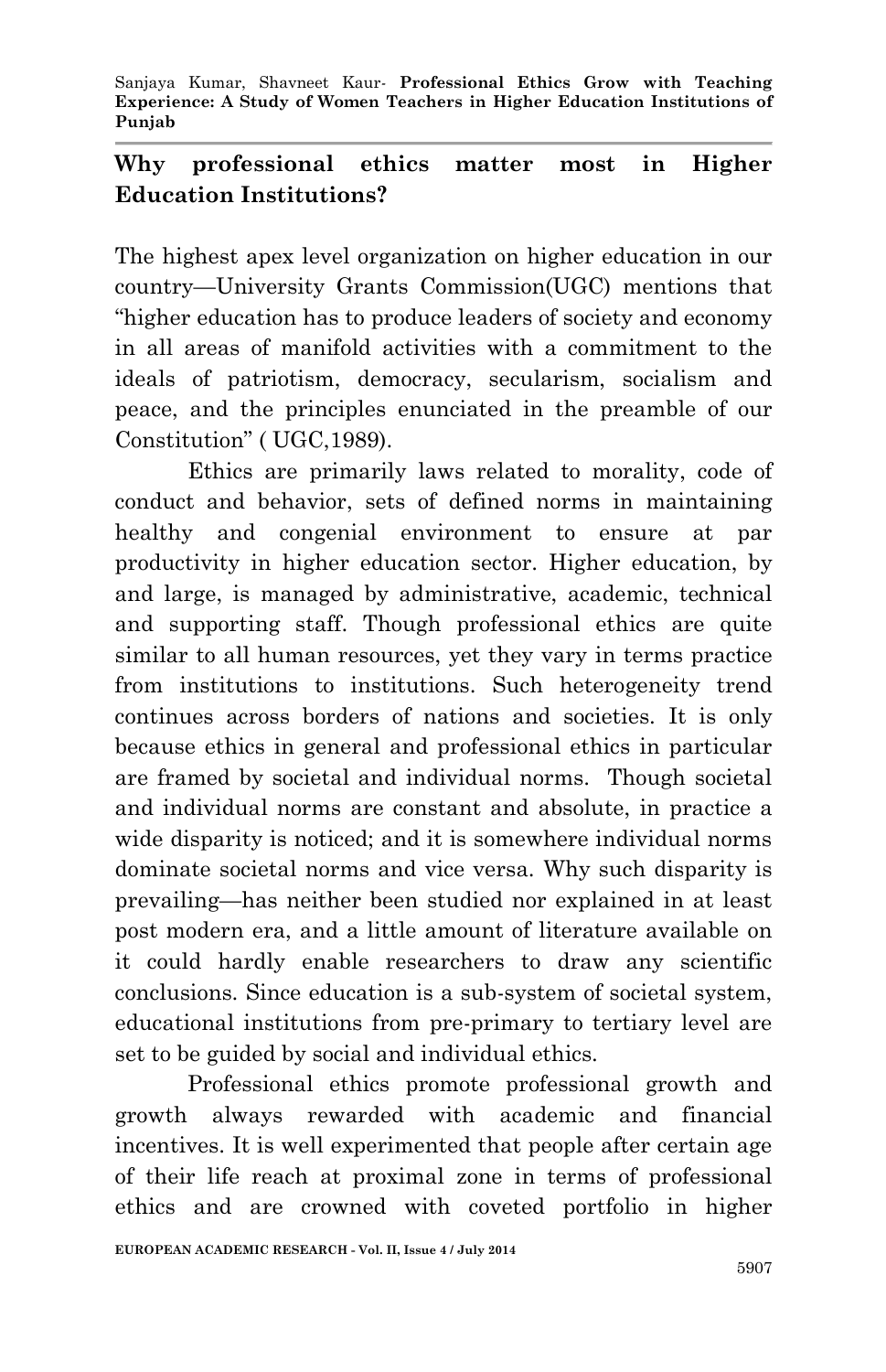education institutions on the basis of their knowledge, competencies, and value pattern. At the middle or bottom level, human resources in higher education institutions are promoted to higher posts on exemplary ethical consideration, and often rewarded with prizes, medals etc.

Professional ethics help in creating cohesion among faculty and staff, and healthy interactions make each one to draw individual benefits and collectively fuel institutional growth.

Professional ethics often go hand in hand with value pattern and as such there a number of value patterns that each higher educator some way or the other need to inculcate within a span of time. These are theoretical, moral, economical, political, religious, and aesthetic. Therefore, professional ethics nurture personality to manifest positively to significant extent that they eventually ensure optimum individual and institutional development.

### **What does the UGC prescribe on Professional Ethics?**

The University Grants Commission under the leadership of Ex-Chairperson of Professor Yash Pal and in consultation with members of All India Federation of University and College Teachers Organisation prescribed Code of Professional Ethics of University and College Teachers in 1988 (published in 1989). The effort is significant and monumental since history of Indian Education had to record a prescribed framework on professional ethics in Higher (Tertiary level) Education Institutions. As rightly stated by Galym Zhussipbeck (2011) "unfortunately we may witness the neglect of ethics or even the erosion of ethics in higher education in the global scale. Ethical considerations do not play a significant role in university life, and universities are not always run ethically."

The code of professional ethics as prescribed by the UGC under teachers and their responsibilities include followings:-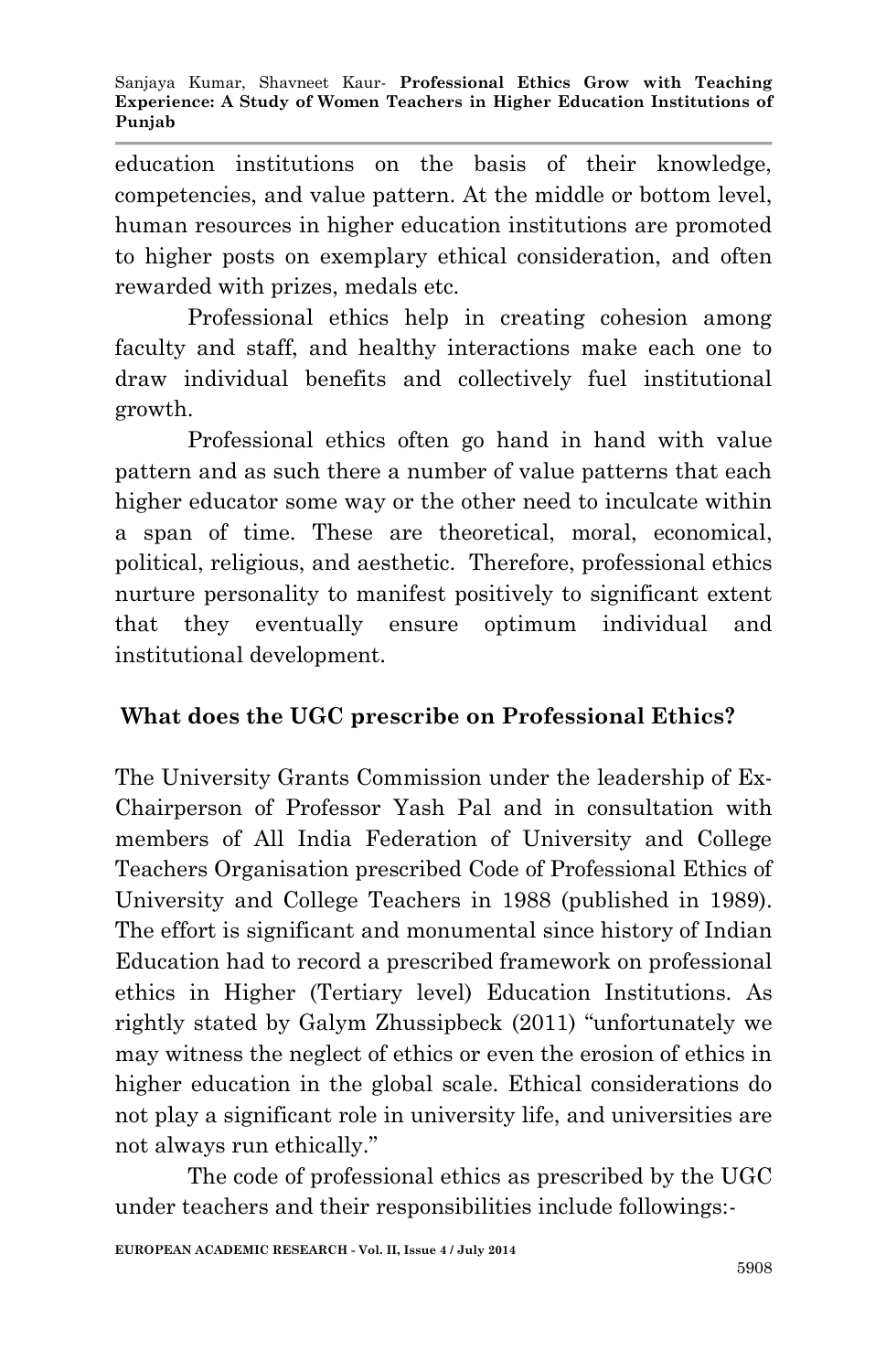- 1) Since higher education teachers are constantly under the scrutiny of his students and society at large, it is mandatory for each of them to have conduct in accordance with the ideals of the profession.
- 2) Teachers should exhibit a responsible pattern of conduct and demeanor expected of them by the community.
- 3) Teachers of HEIs should manage their private affairs in accordance with dignity of profession.
- 4) Teachers should ensure professional growth of certain standards persistently through study and research.
- 5) Teachers should strive towards contribution of knowledge by expressing free and frank opinion by participation at professional meetings, seminars and conferences, workshops and professional training programmes.
- 6) Teacher should maintain active membership of professional organizations and strive to improve standards of education and profession through professional bodies, councils and associations.
- 7) Teachers perform their duties in the form of teaching, tutorials, practical and seminar work conscientiously and with dedication.
- 8) Teachers should be extremely cooperative in carrying out functions relating to educational responsibilities of college and university, such as, assisting in appraising application for admission, advising and counseling students as well as assisting in the conduct of university and college examinations, including supervision, invigilation and evaluation.
- 9) Teachers should participate in extension, co-curricular and extracurricular activities including community service.

With respect to managing students, the UGC further prescribes that teachers of HEIs should—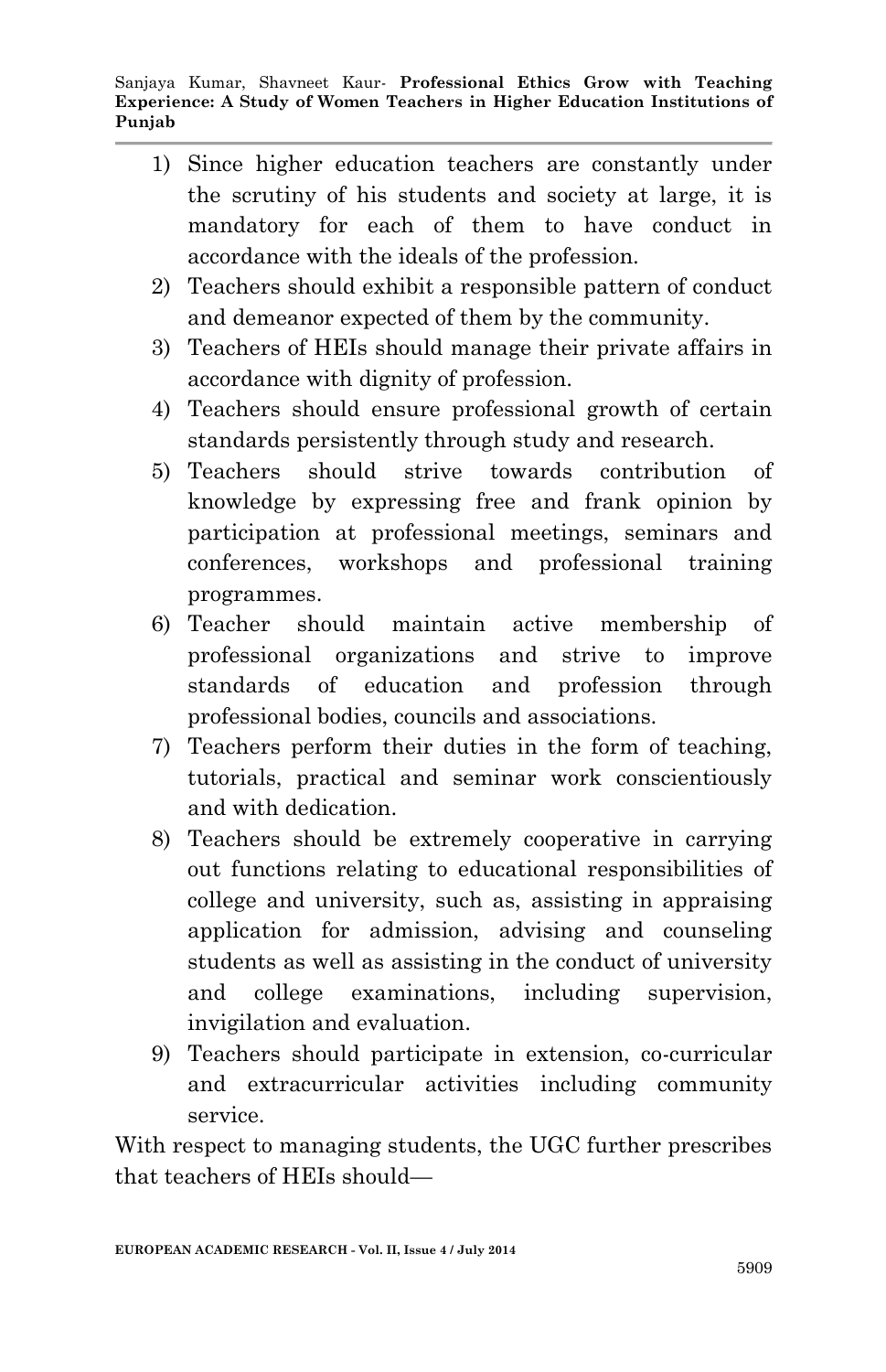- 1) respect rights and dignity of students in expressing his/her opinion;
- 2) deal justly and impartially with students regardless of their religion, caste, political, economic, social and physical characteristics;
- 3) recognize the difference in aptitude and capabilities among students and strive to meet their individual needs;
- 4) motivate and encourage students to improve their attainments, develop their personalities and at the same time contribute to community welfare;
- 5) inculcate among students scientific outlook and respect for physical labor and ideals of democracy, patriotism and peace;
- 6) demonstrate affectionate attitude and behavior to students and not behave in a vindictive manner towards any of them for any reason;
- 7) be judiciously and rationally involved in assessing and evaluating merits of students;
- 8) make themselves available to students beyond their class hours and help and guide students without any remuneration or reward; and
- 9) be able to refrain from inciting students against other students, colleagues or administration.

Teachers are those resources who believe in maintaining a cordial and balanced relationship with their colleagues. Irrespective of their age, experience and expertise, interpersonal linkage among teachers of HEIs continue to be a critical input that boosts up productivity. University Grants Commission guides teachers of HEIs to follow ethics as mentioned below—

1) Teachers should treat and behave other members of profession in the same manner as they themselves wish to be treated;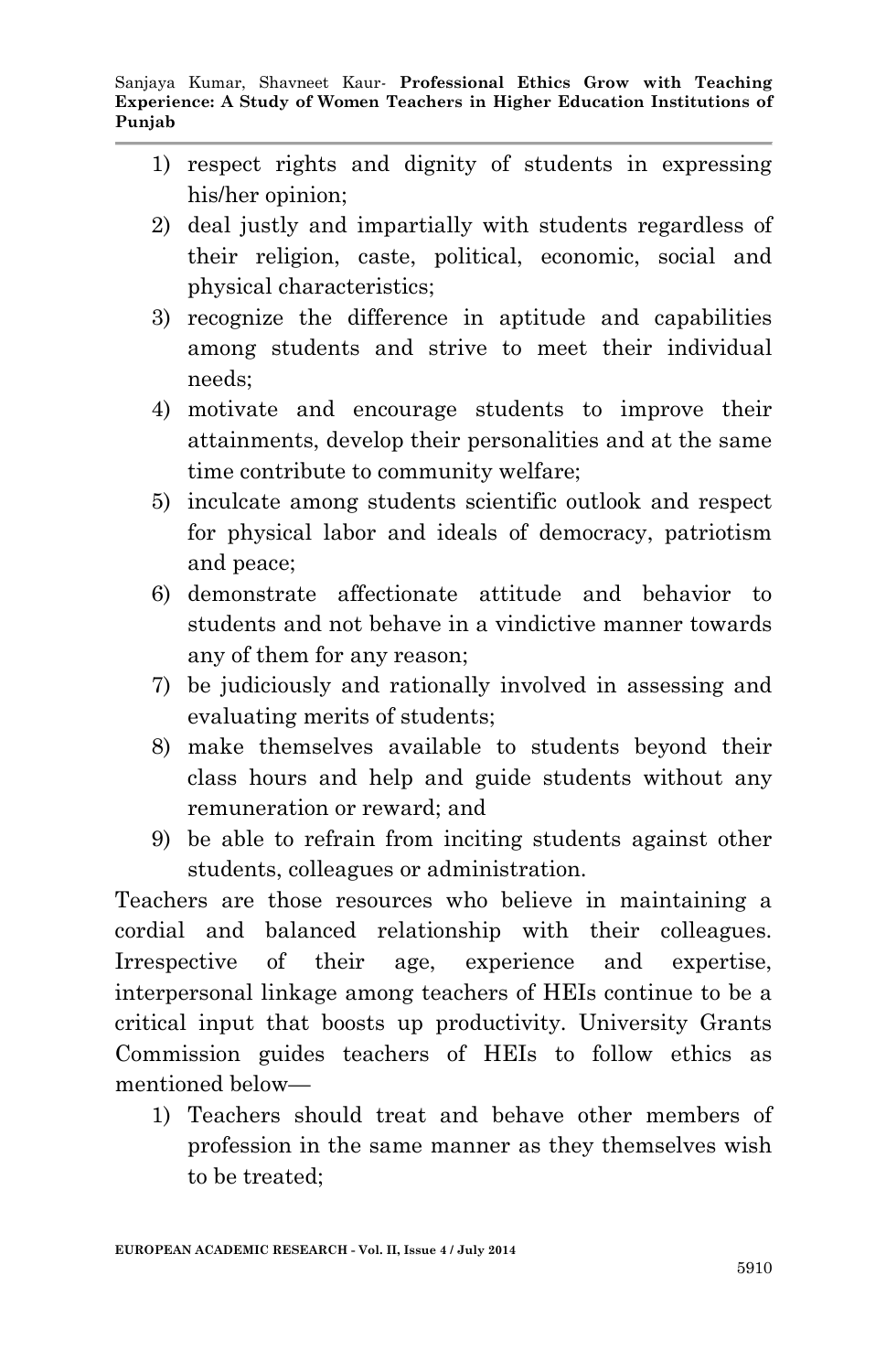- 2) Teachers should speak respectfully and render assistance for professional betterment;
- 3) Teachers should refrain from lodging unsubstantiated allegations against colleagues of higher authorities; and
- 4) Teachers should refrain from allowing considerations of caste, creed, religion, race or sex in their professional endeavour.

Relationship of teachers in Higher Education Institutions with their authorities is one of the critical aspects that fuels good governance and effective management of institutions. Taking code of professional ethics of the UGC into cognizance, teacher should –

- 1) discharge their professional duties and responsibilities in adherence to institutional rules and regulations;
- 2) adhere to procedures and methods consistent with their profession in initiating steps through their own institutional bodies and/or professional organizations for change of any such rule detrimental to the professional interest;
- 3) refrain from undertaking any other employment and commitment including private tuitions and coaching classes which are likely to interfere with their professional responsibilities;
- 4) be cooperative in formulation of policies of the institution by accepting various offices and discharge responsibilities which such offices may demand;
- 5) cooperate their organizations in formulation of policies of their institutions and accept offices;
- 6) cooperate authorities for betterment of institutions in accordance with dignity of the profession;
- 7) adhere to conditions of contract;
- 8) able to give and expect due notice before a change of position is made; and
- 9) refrain from availing themselves of leave except on unavoidable grounds as far as practicable with prior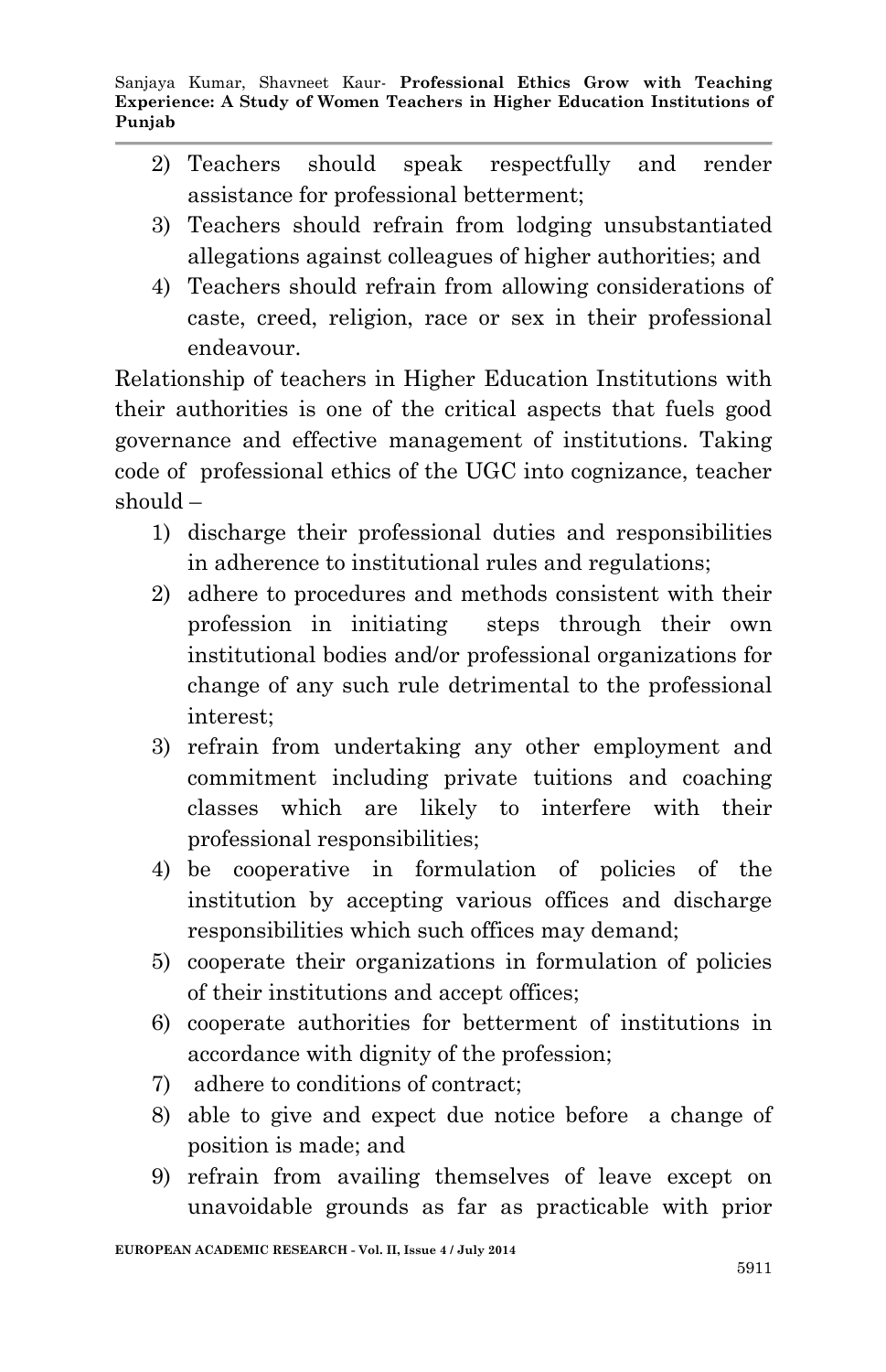Sanjaya Kumar, Shavneet Kaur*-* **Professional Ethics Grow with Teaching Experience: A Study of Women Teachers in Higher Education Institutions of Punjab**

> intimation, keeping in view their particular responsibility for completion of academic schedule.

Non-teaching and supporting staff are those human resources who facilitate academic functioning of HEIs, and therefore it is essential for teachers to maintain a balanced relationship with such staff. Teachers (as guided by the UGC) should

- 1) treat non-teaching staff as colleagues and equal partners in a cooperative manner; and
- 2) help in function of joint staff councils covering both teachers and non-teaching staff.

Higher Education Institutions cater educational and professional needs of students from diploma through post doctoral research, students often get accompanied by parents/guardians. Teachers should follow certain ethics in dealing with parents/guardians and should have proper respect to them irrespective of their educational and SES status.

Keeping code of professional ethics advocated by the UGC, it is worth submitting that maximum numbers of students in higher education institutions are either young adults or adults and therefore certain ethics are to be followed by the students at tertiary level. Though the UGC has covered all aspects of professional ethics for teachers of HEIs, yet it has hardly spelt out any norms for students because of which students take undue advantages out of scholarly teachers and pitting them into trouble in their entire career.

Currently, a trend is emerging (drawn from experiences of admitted students of various colleges/universities) among students who aspire for higher education prefer to get admitted in colleges/universities other than their parent state or locality. This trend demands understanding the needs( from higher perspectives) of heterogeneous student groups who are drawn from wide range of schooling pattern, quantum of knowledge and competencies, family back ground, socio-economic status, culture and motivation/desire for learning. Presence of abroad students in India and their participation in our educational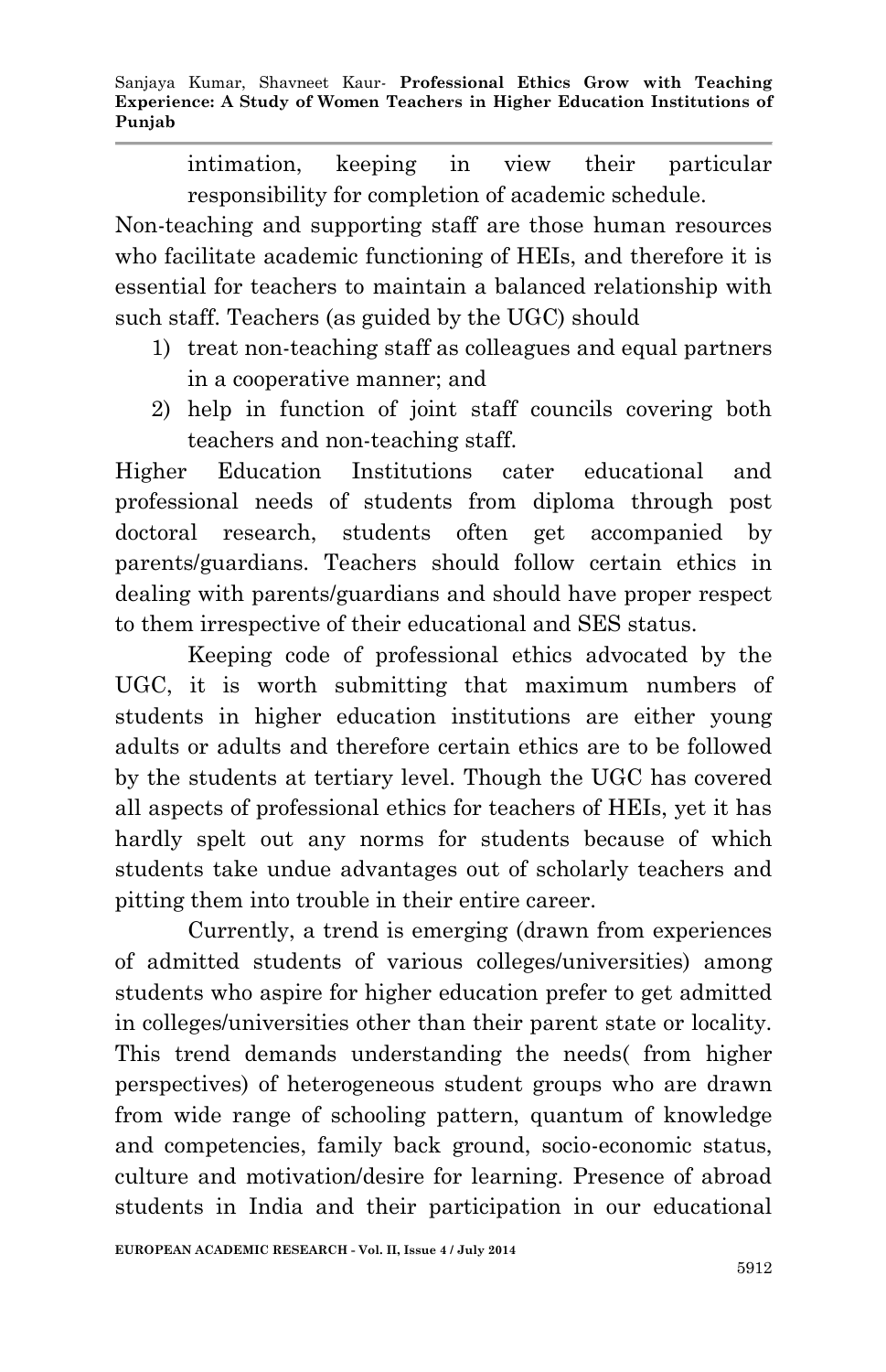programmes are also increasing over these days. Therefore teachers of higher education institutions should understand multiculturalism and must brush up their knowledge and competencies to deal with such students of diversified culture. In order to manage and govern such students, certain ethics are to be framed which are as of now not in practice. Students of foreign origin and students who have migrated from one state to another do suffer in many ways which is a threat to higher education system and the nation at large.

Especially in this knowledge economy era, ethics not only in teaching has become absolute rather these are to be concurrent with research and dissemination. Violation of intellectual property rights has become one of the most prominent issues in academics. Ethical standards on research publications and patent rights are to be prescribed by the institutions or councils or commission in order to protect rights of intellectuals and talents.

#### **How do theories purport the context?**

Smith (2013) depicted the theoretical constructs that support this inquiry. Primarily these "theoretical constructs are rooted in the traditions of phenomenology (Buber, 1970; Merleau-Ponty, 1962; Ricoeur, 1992), narrative (Bruner, 1986; Connelly & Clandinin, 1990; Lyons & LaBoskey, 2002; McEwan & Egan, 1995; Witherell & Noddings 1991), case work (Jenlink & Kinnucan-Welsch, 2001; Shulman, 1992; Shulman & Colbert, 1988; Shulman, Whittaker, & Lew, 2002), ethics (Haynes, 1998; Starratt, 2004; Strike & Soltis, 1998), self-study (Bullough & Pinnegar, 2004; Hoban, 2004; Loughran & Northfield, 1998), and self-regulation (Karoly, 1993). Teacher knowledge is both personal and professional (Cole & Knowles, 2000; Connelly & Clandinin, 1988). Phenomenologists (Merleau-Ponty, 1962; van Manen, 2000) analyze and seek to understand the essence of an experience by acknowledging that wisdom and knowledge are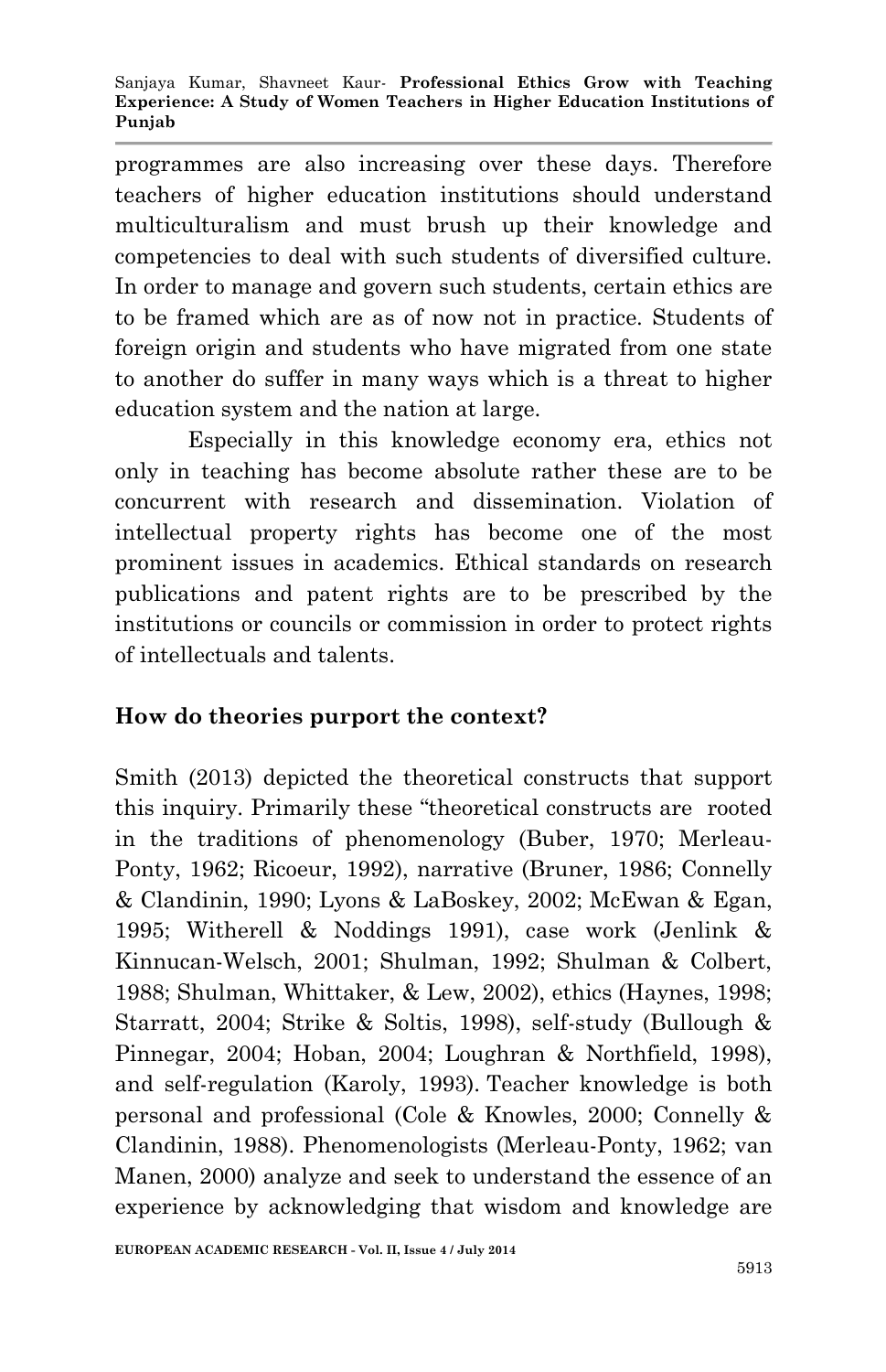#### Sanjaya Kumar, Shavneet Kaur*-* **Professional Ethics Grow with Teaching Experience: A Study of Women Teachers in Higher Education Institutions of Punjab**

founded in the lived experience of people. Lived experience is the source of narrative data used in a phenomenological inquiry. Narratives make theory observable in the work of the practitioners that they describe. Teachers' stories are examples of lived experience that reveal the essence of ethical practice." Osquthorpe (2013) viewed that "there are some strong theoretical and practical approaches presented in recent scholarship (Dottin, 2009; Murrell, Diez, Feiman-Nemser, & Schussler, 2010; Sockett, 2012). However, these accounts are the exception in teacher education programs, and the rule is that the field is in need of continued theory development (Feiman-Nemser & Schussler, 2010). Further, based on there being a wide range of often-conflicting approaches to developing and assessing dispositions (Borko, Liston, & Whitcomb, 2007; Damon, 2007; Diez, 2007; Misco & Shiveley, 2010; Murray, 2007), operationalization of the construct of dispositions is needed (Masunaga & Lewis, 2011). In short, despite the inclusion of dispositions in accreditation standards and performance assessment systems, the field of teacher education does not have a consistent approach to developing and assessing dispositions."

## **What do research evidences reveal on professional ethics in relation to teaching experiences?**

Ethics continues to be a major concern for organizations and a frequent topic in academic discussions as well as publications. Educational institutions are conscious of presenting positive image and standards of professional ethics among HEIs teachers directly determines educational standards of institutions (Aurin and Maurer, 1993; Saat et al., 2004; Zheng and Hui, 2005). Teachers vary in degree with regard to professional ethics (Scales, 2002; Clark, 2005; Itai et al., 2006; Li, 2007; Ozbek, 2007). Teachers demonstrate unethical behavior like using resources of institutions and taking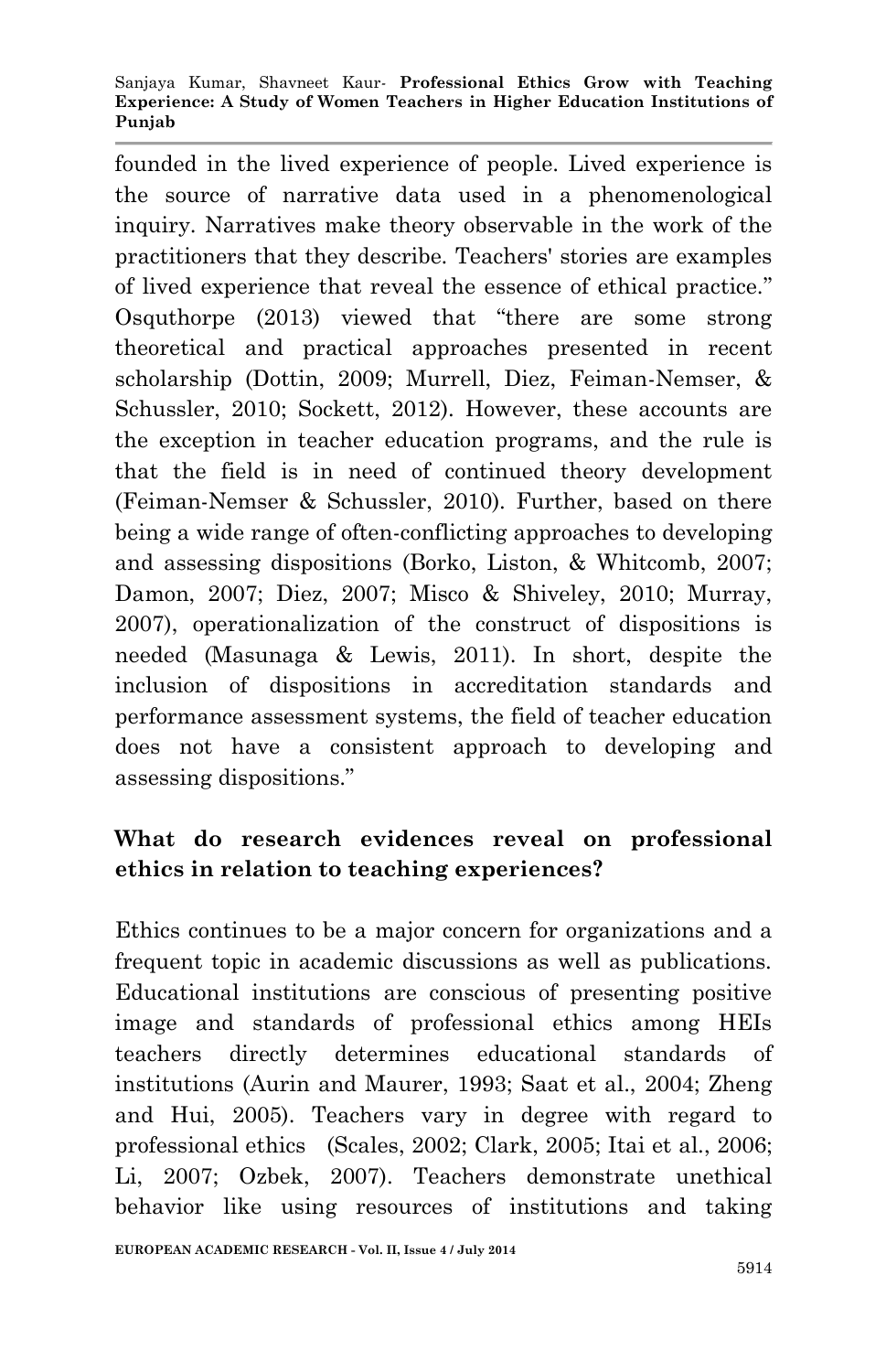advantage of students for personal benefits (Scales, 2002; Saat et al, 2004). Female teachers are significantly high on social values than their male counterparts, while male teachers are significantly high on social and political values (Verma and Tyagi, 1998; Gupta, 1998, Sandya, 1999). Male and female teachers differ in their moral perspective and moral reasoning. Gilligan (1982) carried out a research on psychological theory and women's development and found that men and women differ in their moral perspectives and moral reasoning and women are more prone to ethical behavior than men. This gender based ethical differences change with age and year of experience (Dwason, 2004). However, ethics in teachers help them in their professional growth (Husu, 2004).

Studies on professional ethics in relation to teaching experience reveal that years of teaching experience and teaching values are not significantly related (Joshi, 1978; Gulati, 1988; Sandya, 1999). But professional growth increases with teaching experience (Singh, 2002).

It is evident from the literature that male and female teachers demonstrate differently on value pattern which is more or less related to professional ethics. But, studies that have direct bearing on present research are too less. Therefore, both researchers were interested in designing a study to understand the nature/extent of relationship between growth in professional ethics and teaching experience of woman teachers in HEIs. In this context, researchers' precision was designed to be verified through the present study.

#### **What was the precision?**

"Professional ethics are learned across ages and age promotes experiences."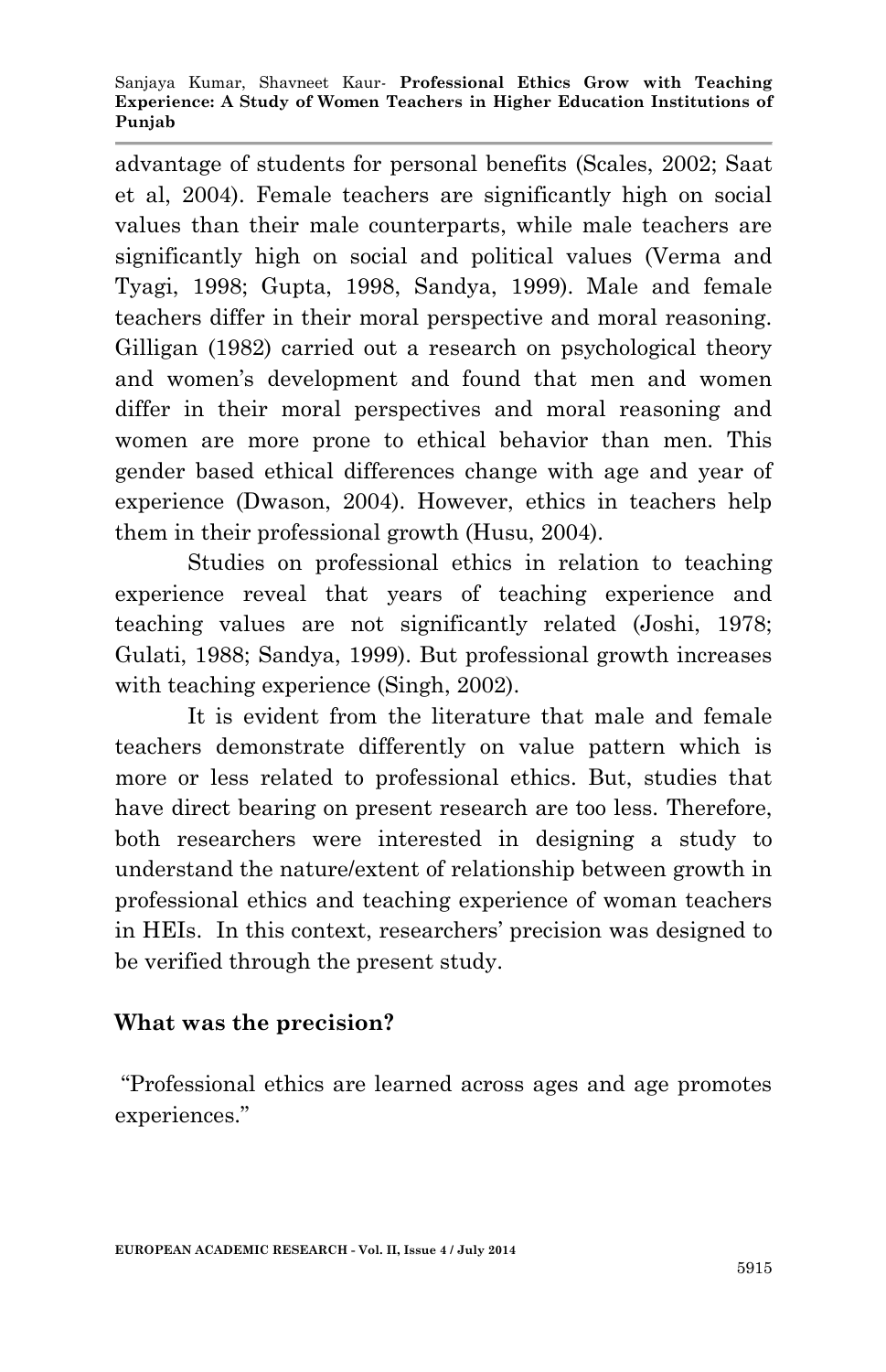#### **Objectives:**

In order verify the above cited precision, following objectives were formulated.

- 1. How professionally ethical are woman teachers in HEIs?
- 2. Do professional ethics grow with teaching experience of university woman teachers?

# **Hypotheses:**

In the light of above cited objectives, following research hypotheses were formulated.

- 1. Woman teachers in HEIs moderate level of professional ethics.
- 2. Professional ethics grow with teaching experience of university woman teachers.

# **Method and Procedure:**

The present study was delimited to two universities of the state of Punjab. One being government and one being self-financed, both universities well represent each category of HEIs (government and self-financed) and thus selection of institutions were made on the basis of certain inclusive and exclusive criteria. Employing survey type descriptive research, the present research included 200 woman teachers as sample selected randomly from a total of 600+ woman teachers. The Professional Ethics Scale for Teachers (PEST-2007) of Jasmeen Kaur was used to record professional ethics while teaching experience was recorded on an ordinal scale. The reliability coefficient of the PEST-2007 was found to be 0.65. As per the PEST-2007 manual, minimum score is "0" and maximum score is 40. Based on the obtained scores, teachers were categorized into three categories— teachers with low professional ethics (<24 scores), teachers with average professional ethics (score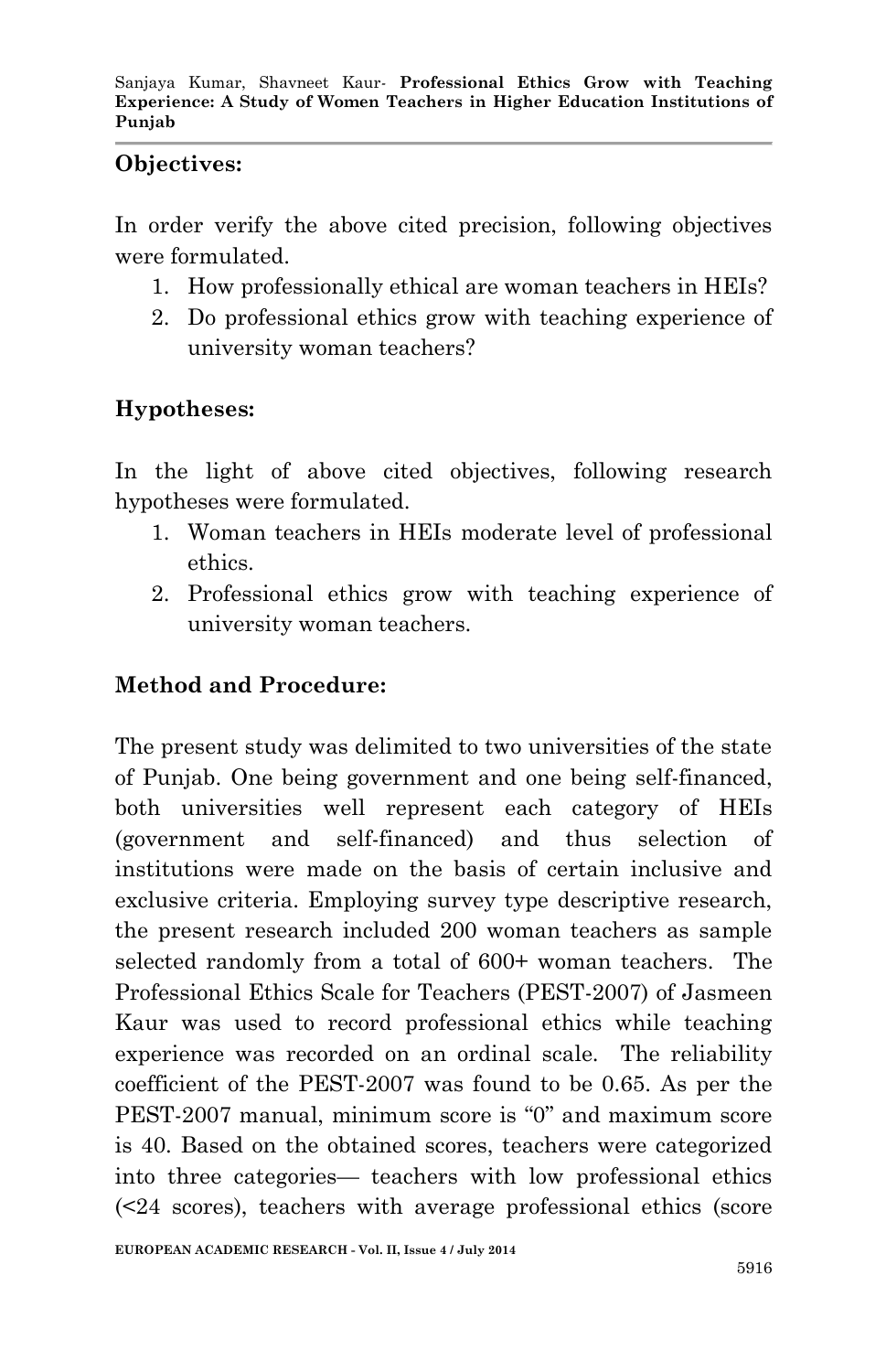bracket of 24-30), and teachers with high level of professional ethics (those who secure 30> scores). Teaching experience was categorized into six groups, 0-5 yrs; 6-10yrs; 11-15yrs; 16-20yrs; 21-25yrs; and 26-30yrs. Karl Pearson's correlation was used to examine the extent of relationship between professional ethics and teaching experience.

## **Results and Conclusions**

In order to examine the level of professional ethics in university woman teachers, 200 teachers were categorized into three levels (as cited above). It was found that only 9% of teachers exhibit high level of professional ethics and 60.5% of them demonstrate average/middle/moderate level of professional ethics, while 30.5% teachers exhibit low level of professional ethics. It may be concluded that there is no uniformity among woman teachers in the university so far as professional ethics are concerned.

With regard to the kinship between Professional ethics and teaching experience of university woman teachers, correlation coefficient of 0.27 was obtained. It indicates that there is positive but negligible correlation between teaching experience and professional ethics of university woman teachers. It may be concluded that professional ethics grow positively with teaching experience to a negligible extent.

In the light of above results and conclusions, the precision "Professional ethics are learned across ages and age promotes experiences" was verified and found to be true. The precision was further corroborated with a truth recently debunked by a group of psychologists (being published by American Psychological Association-2014 in its website) that "personality traits get changed with age."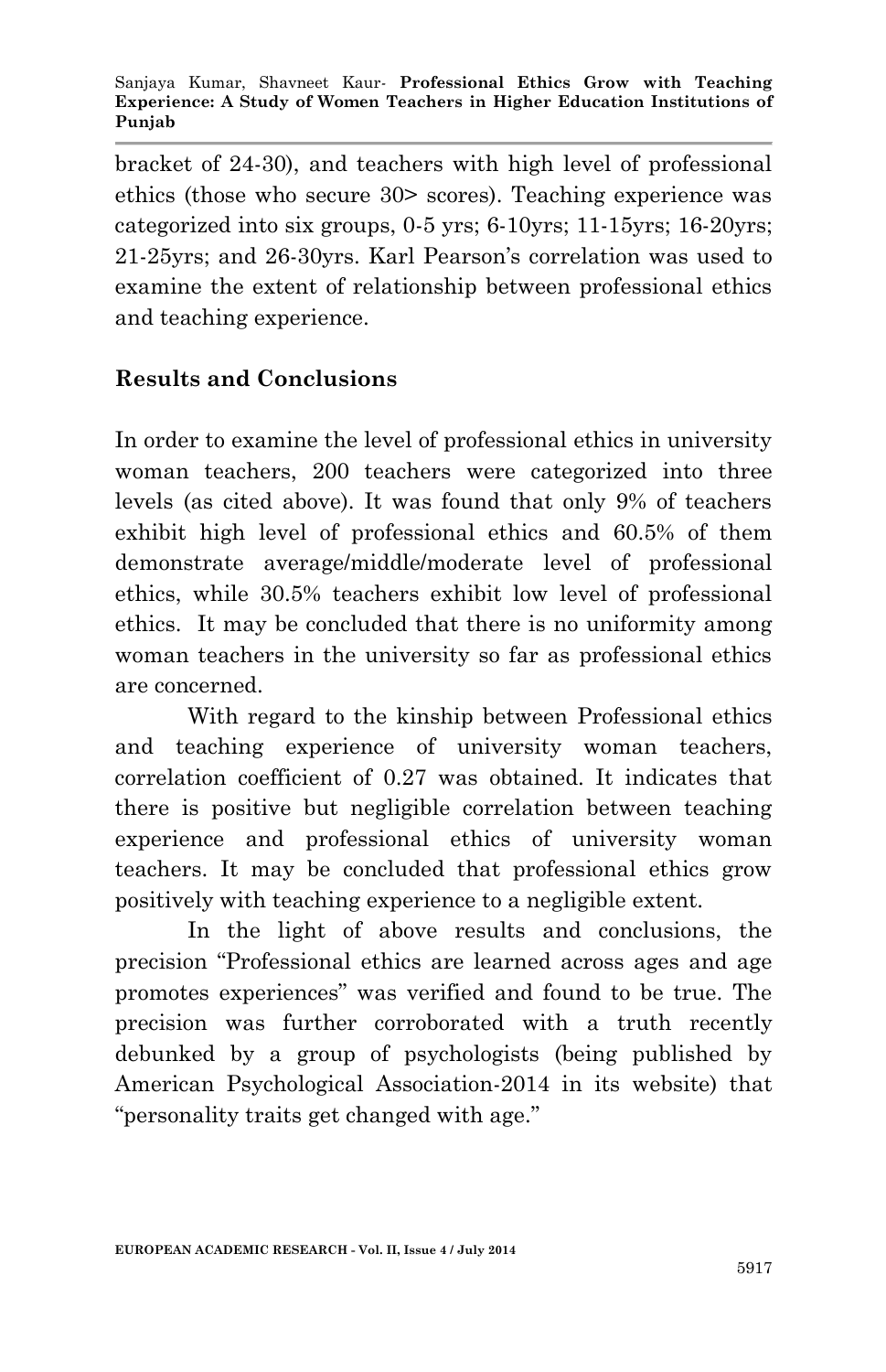#### **REFERENCES**

- Aurin, K. and Maurer, M. 1993. "Forms and Dimensions of Teachers' Professional Ethics—Case Studies in Secondary schools." *Journal of Moral Education* 22(3): 277-296.
- Borko, H., Liston, D., & Whitcomb, J. A. 2007. "Apples and fishes: The debate over dispositions in teacher education (Editorial)." *Journal of Teacher Education* 58: 359-364.
- Bruner, J. S. 1986. *Actual minds, possible worlds.* Cambridge, MA: Harvard University Press.
- Buber, M. 1970. *I and thou.* New York: Charles Scribner's Sons.
- Bullough, R.V., & Pinnegar, S. E. 2004. "Thinking about the thinking about self-study: An analysis of eight chapters." In *International handbook of sell-study of teaching and teacher education practices,* edited by J. J. Loughran, M. L. Hamilton, V. K. LaBoskey, and T. Russell, Part One, pp. 313-342. London, UK: Kluwer Academic.
- Clark, S. B. 2005. "A Study to Determine the Ethical Values of School Superintendents within the State of Illinois." *Dissertation Abstract International* 66(5): 1570.
- Cole, A. L. and Knowles, G. J. 2000. *Researching teaching: Exploring teacher development through reflexive inquiry.* Boston, MA: Allyn & Bacon.
- Connelly, M. F. and Clandinin, J. D. 1988. *Teachers as curriculum planners: Narrative of experience.* New York: Teachers College Press.
- Connelly, M. F. and Clandinin, J. D. 1990. "Stories of experience and narrative inquiry." *Educational Researcher* 19(5): 2-14.
- Damon, W. 2007. "Dispositions and teacher assessment: The need for a more rigorous definition." *Journal of Teacher Education* 58(5): 365-369.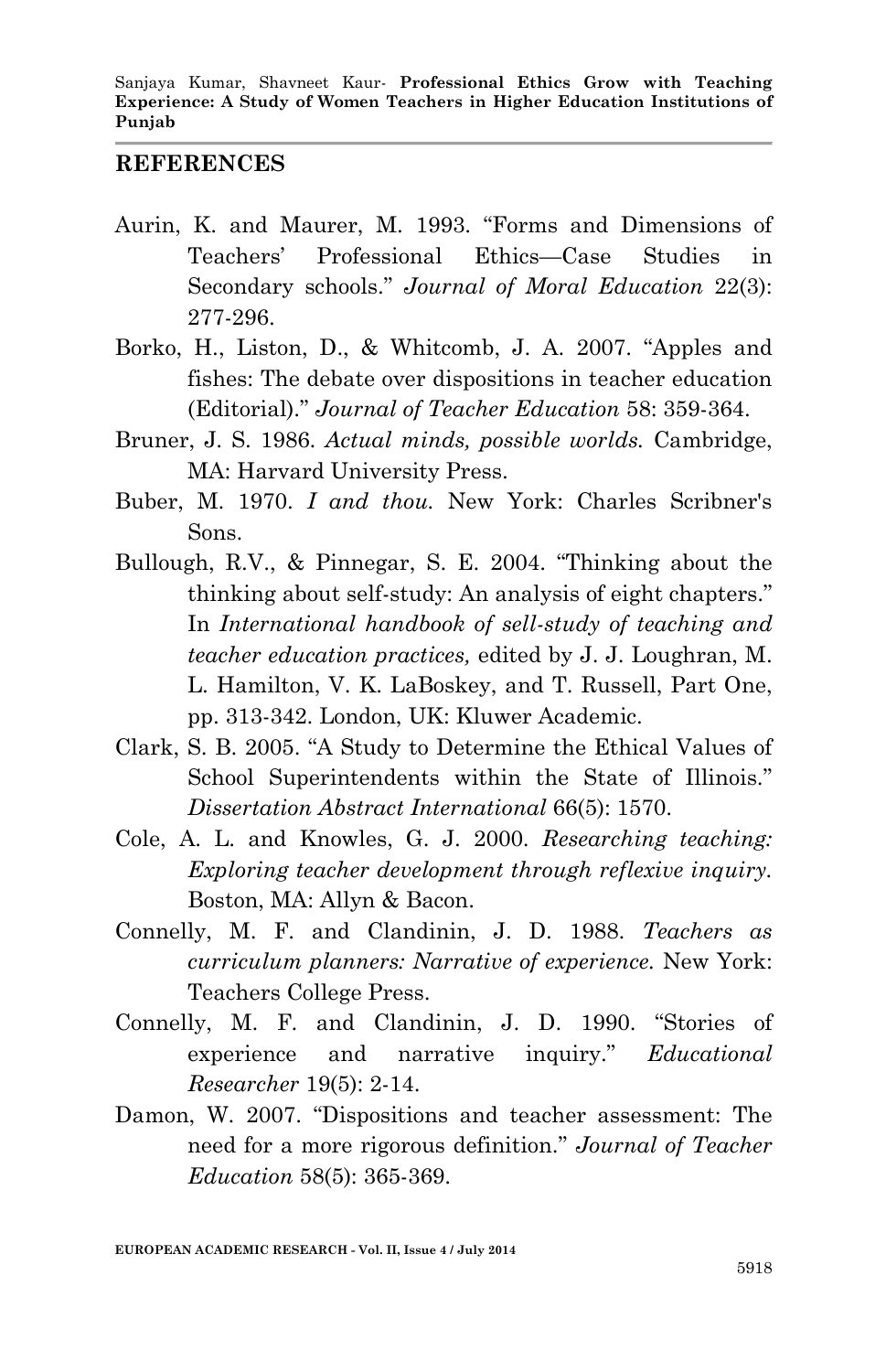- Diez, M. E. 2007. "Looking back and moving forward: Three tensions in the teacher dispositions discourse." *Journal of Teacher Education* 58(5): 388-396.
- Dottin, E. 2009. *Dispositions as habits of mind: Making professional conduct more intelligent.* New York: University Press of America.
- Dwason, L.M. 2004. "Ethical Differences between Men and Women in the Teaching Profession." *Journal of Teacher Education* 16(11): 45-47.
- Feiman-Nemser, S., & Schussler, D. L. 2010. "Defining, developing, and assessing dispositions: A cross-case analysis." In *Teaching as a moral practice: Defining, developing, and assessing professional dispositions in teacher education,* edited by P. Murrell, M. Diez, S. Feiman-Nemser, & D. L. Schussler. Cambridge, MA: Harvard Education Press.
- Galym Zhussipbeck. 2011. http://horizonresearch.kz/index.php/en/analytics/107 ethics-in-higher-education.
- Gilligan, C. 1982. *In a Different Voice: Psychological Theory and Women's Development*. Cambridge Mass: Harvard University Press.
- Gupta, K. 1998. "Sex Differences in the Value Pattern of Teachers." *The Progress of Education* 40(3): 59-63.
- Haynes, F. 1998. *The ethical school.* New York: Routledge.
- Hoban, G. 2004. "Using information and communication technologies for the self-study of teaching." In *International handbook of self-study of teaching and teacher education practices*, edited by J. J. Loughran, M. L. Hamilton, V. K. LaBoskey, & T. Russell, Part Two, pp. 1030-1072. London, UK: Kluwer Academic.
- Husu, J. 2003. "Real-World Pedagogical Ethics: Mission Impossible?" *Journal of Teacher development* 7(2): 311- 326.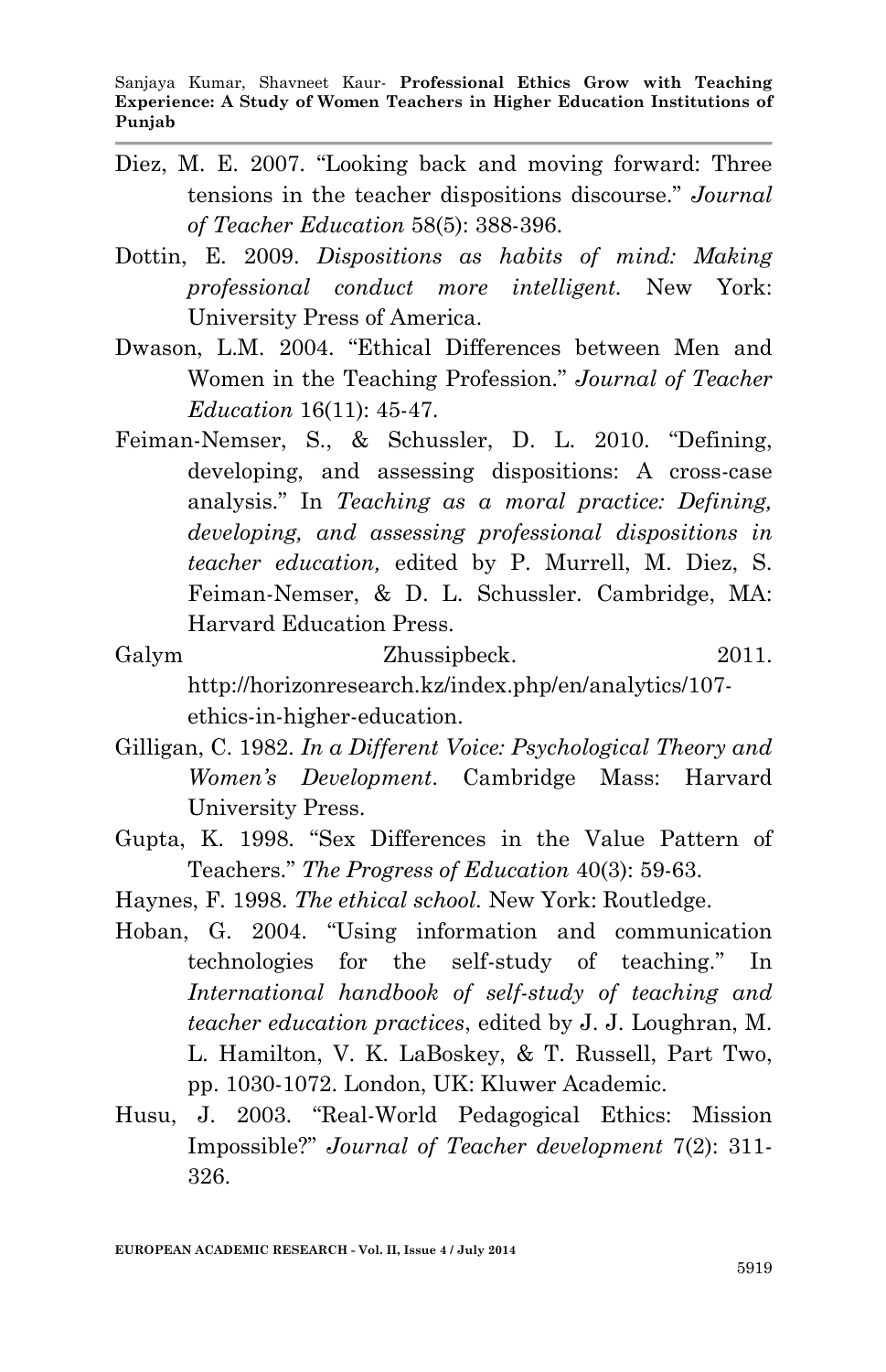- Itai, K. et al. 2006. "How do Ethics in Teachers of Japan cope with Ethical Disagreement among University students in the classroom? A survey on Educators In-charge." *Journal of Medical Ethics* 32: 303-308.
- Jenlink, P. M. and Kinnucan-Welsch, K. 2001. "Case stories of facilitating professional development." *Teaching and Teacher Education* 17(6): 705-724.
- Karoly, P. 1993. "Mechanisms of self-regulation: A systems view." *Annual Review of Psychology* 44: 23-52.
- Li. 2007. "A Research on the Professional Moral Conducts of Teachers in China." *Frontiers of Education in China* 2(1): 112-124.
- Loughran, J. and Northfield, J. 1998. "A framework for the development of self-study practice." In *Reconceptualizing teaching practice: Self-study in teacher education*, edited by M. L. Hamilton, 7-18. London, UK: Falmer Press.
- Lyons, N. and LaBoskey, V. K. Eds. 2002. *Narrative inquiry in practice: Advancing the knowledge of teaching.* New York: Teachers College Press.
- Masunaga, H. and Lewis, T. 2011. "Self-perceived dispositions that predict challenges during student teaching: A data mining analysis." *Issues in Teacher Education* 20(1): 35- 49.
- McEwan, H. and Egan, K. Eds. 1995. *Narrative in teaching, learning, and research.* New York: Teachers College Press.
- Merleau-Ponty, M. 1962. *Phenomenology of perception*. London, UK: Routledge.
- Misco, T. and Shiveley, J. 2010. "Seeing the forest through the trees: Some renewed thinking on dispositions specific to social studies education." *The Social Studies* 101(3): 121- 126.
- Murray, F. B. 2007. "Disposition: A superfluous construct in teacher education." *Journal of Teacher Education* 58(5): 381-387.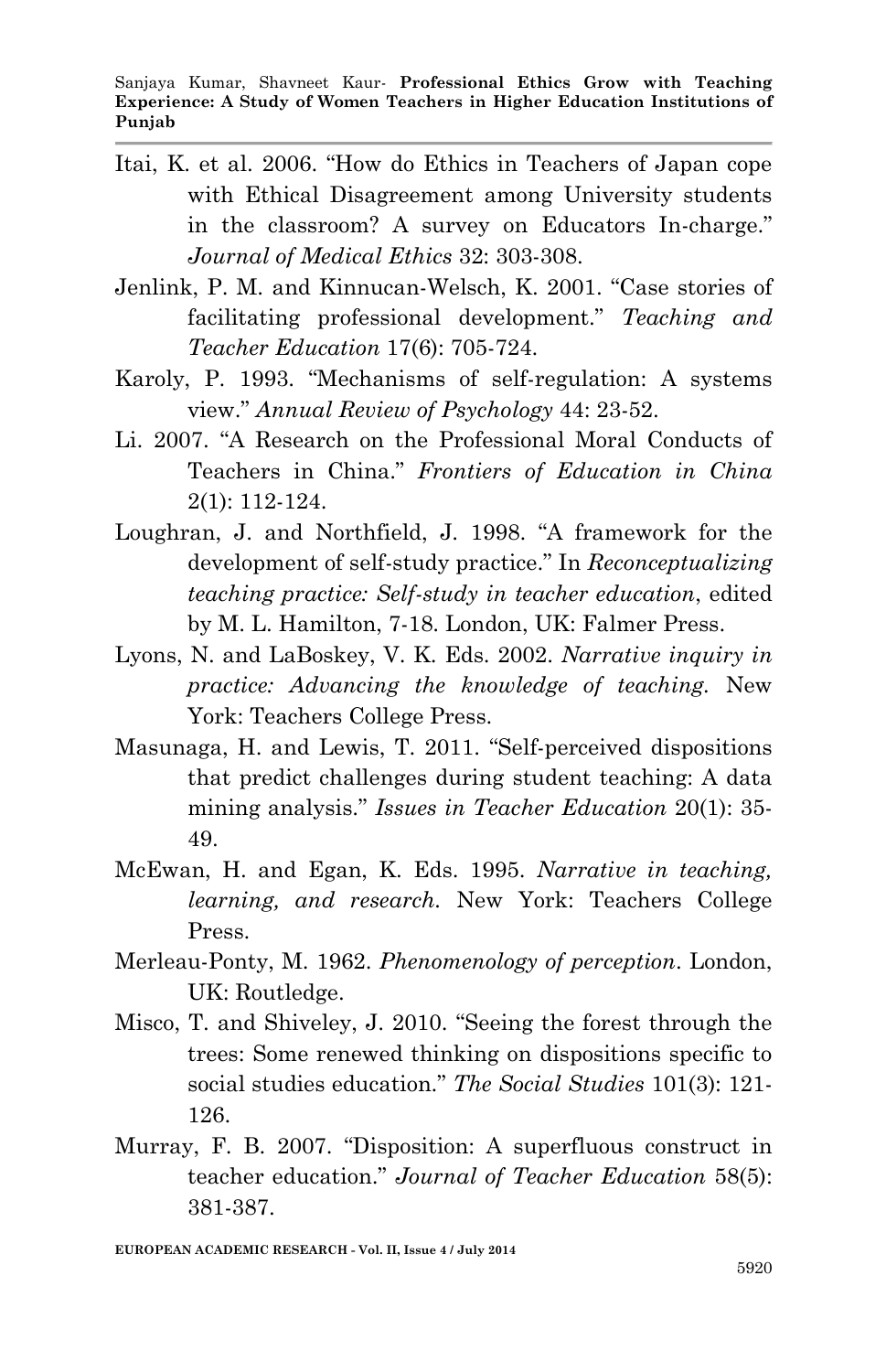- Murrell, P., Diez, M., Feiman-Nemser, S., and Schussler, D. L. 2010. *Teaching as a moral practice: Defining, developing, and assessing professional dispositions in teacher education.* Cambridge, MA: Harvard Education Press.
- Osquthorpe, Richard D. 2013. "Attending to ethical and moral dispositions in teacher education (an Essay)." In *Issues in Teacher Education.* San Francisco: Caddo Gap Press.
- Ozbek, O. 2007. "The Levels of Compliance of physical Education Teachers with Professional Ethics Codes." *Dissertation Abstract International* 76(3): 4532.
- Ricoeur, P. 1992. *Oneself as another*. Chicago: University of Chicago Press.
- Saat, M.M., Jarnal, N.M., and Othman, A. 2004. *Lectures' and Students' Perceptions on Ethics in Academia and Lecture-Student Interaction.* Ph.D. Thesis, Malaysia University. Retrieved from http://eprints.utm.my/2745/1/1989.pdf.
- Sandya. 1999. "Value Education in Mysore District." *Edutrack* 9(7): 11.
- Scales, R.F. 2002. *Ethics of Teaching: Beliefs and Behaviors of Community College Faculty.* Ph.D. Dissertation, University of North Texas.
- Shulman, J. H. Ed. 1992. *Case methods in teacher education*. New York: Teachers College Press.
- Shulman, J. H. and Colbert, J. A. Eds. 1988. *The intern teacher casebook.* San Francisco: WestEd.
- Shulman, J. H., Whittaker, A., and Lew, M. 2002. *Using assessments to teach for understanding: A casebook for educators.* New York: Teachers College Press.
- Smith, Deirdre Mary. 2013. "A dialogic construction of ethical standards for the teaching profession." In *Issues in Teacher Education (A report)*. San Francisco: Caddo Gap Press.